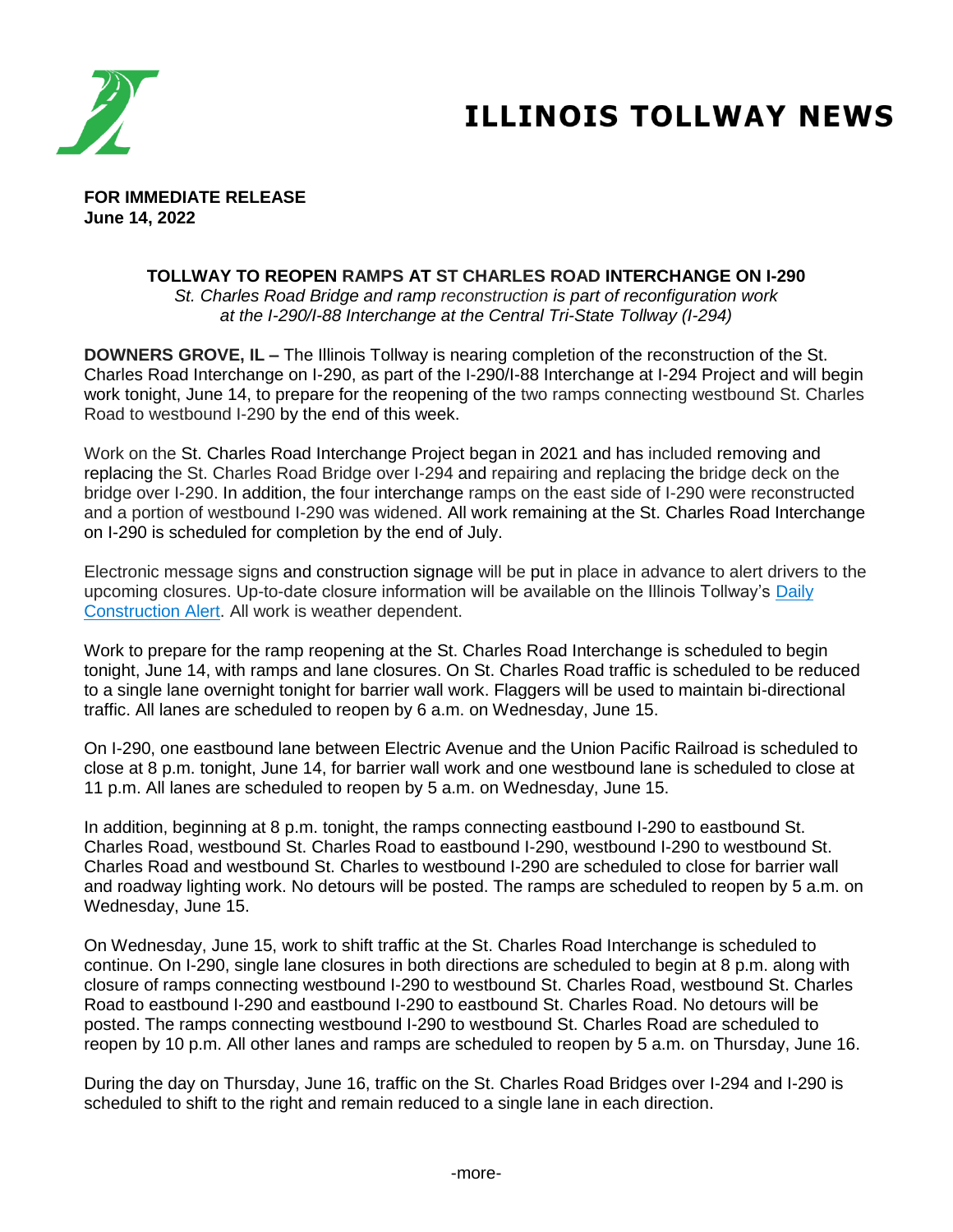Beginning at 8 p.m. on Thursday, June 16, work to shift traffic on eastbound I-290 is scheduled to begin with traffic reduced to a single lane. In addition, the two ramps connecting eastbound I-290 to St. Charles Road are scheduled to close. No detours will be posted. All lanes and ramps are scheduled to reopen by 5 a.m. on Friday, June 17, with traffic on eastbound I-290 shifted to the right.

On Sunday, June 19, work to reopen the two ramps connecting westbound St. Charles Road to westbound I-290 is scheduled to begin, as well as work to shift traffic on westbound I-290. At 8 p.m. westbound I-290 is scheduled to be reduced to a single lane and the ramps connecting westbound I-290 to westbound St. Charles are scheduled to close. No detours will be posted.

In addition, at 11 p.m. ramp closures are scheduled to being on the ramps connecting northbound I-294 and the eastbound Reagan Memorial Tollway (I-88) to westbound I-290. Detours will be posted directing I-294 and I-88 traffic eastbound on I-290 to Mannheim Road and then routing traffic through the interchange to access westbound I- 290. All lanes and ramps are scheduled to reopen by 5 a.m. on Monday, June 20, with traffic on westbound I-290 shifted to the right.



If work cannot be completed during this time, additional closures will be scheduled during the week of June 20.

Following the reopening of the ramps, work to complete the St. Charles Road Interchange Project will include work on I-290 with center pier work, median construction, striping and roadway lighting. Additional off-peak closures may be needed to complete the remaining work.

Construction in this area is being coordinated with the Illinois Department of Transportation, Village of Berkeley, City of Elmhurst and City of Northlake, as well as local fire and police departments.